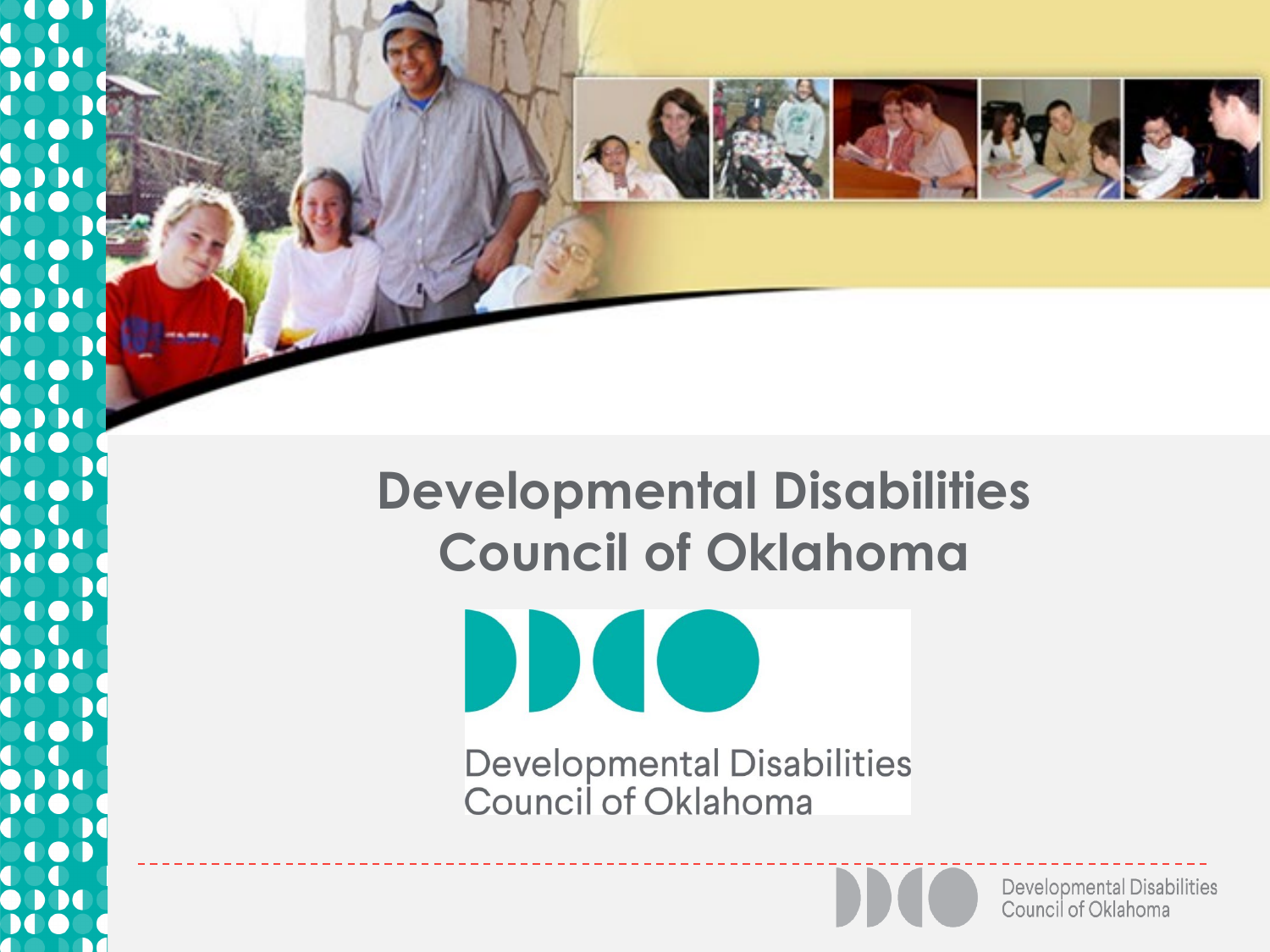

# What is DDCO?



A state agency?

A federal agency?

An organization for people with developmental disabilities?

An advocacy organization?

A funding agency?

A service provider?

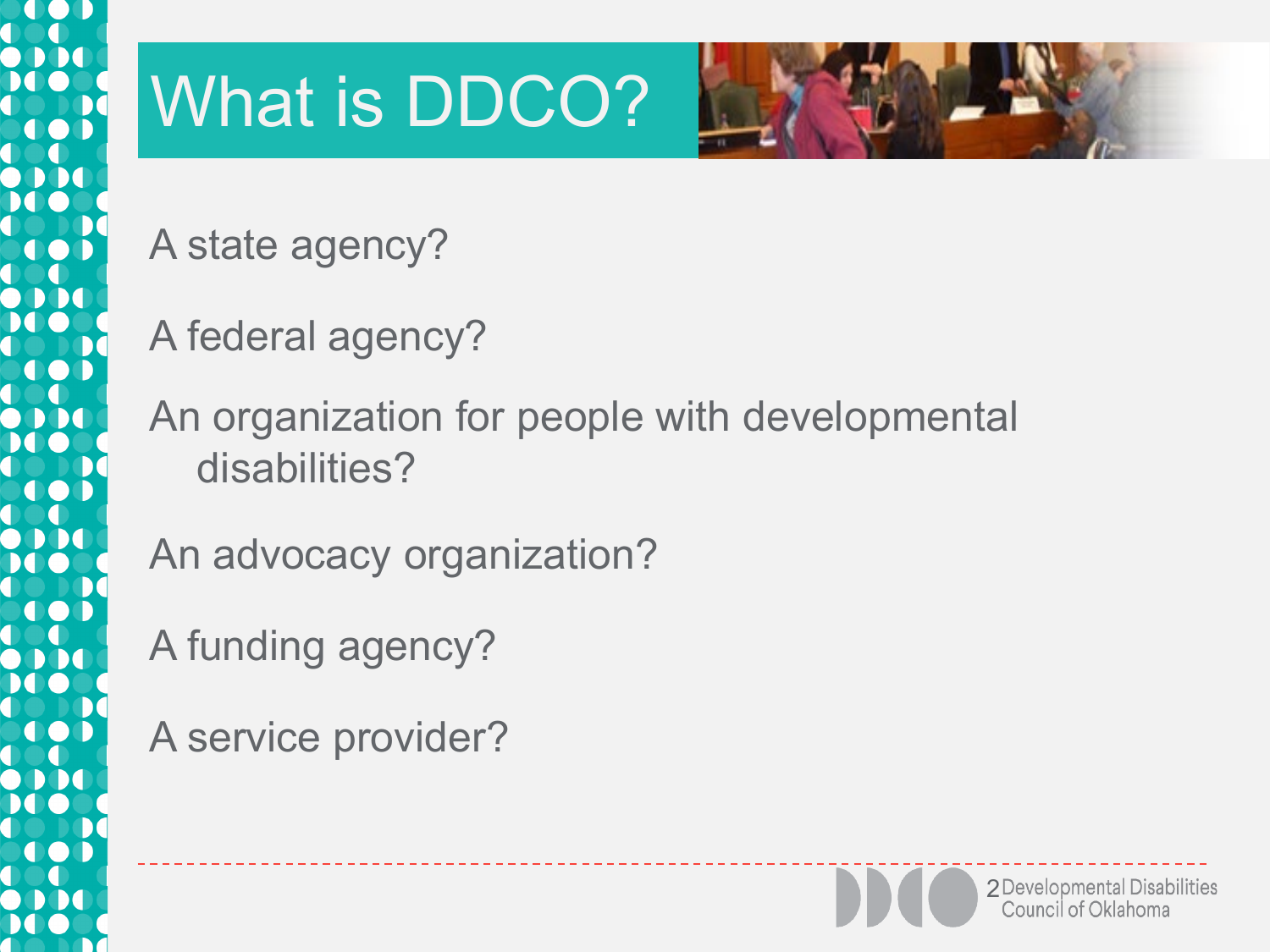# What is DDCO?



A state *entity* funded by federal funds provided by the Administration on Intellectual and Developmental Disabilities (AIDD).

*The mission of the Developmental Disabilities Council of Oklahoma is to lead and advocate for systems change in the field of Developmental Disabilities, leverage collaborations and partnerships toward improved services and supports for Oklahomans with developmental disabilities, and promote positive perceptions and attitudes toward people with developmental disabilities.* 

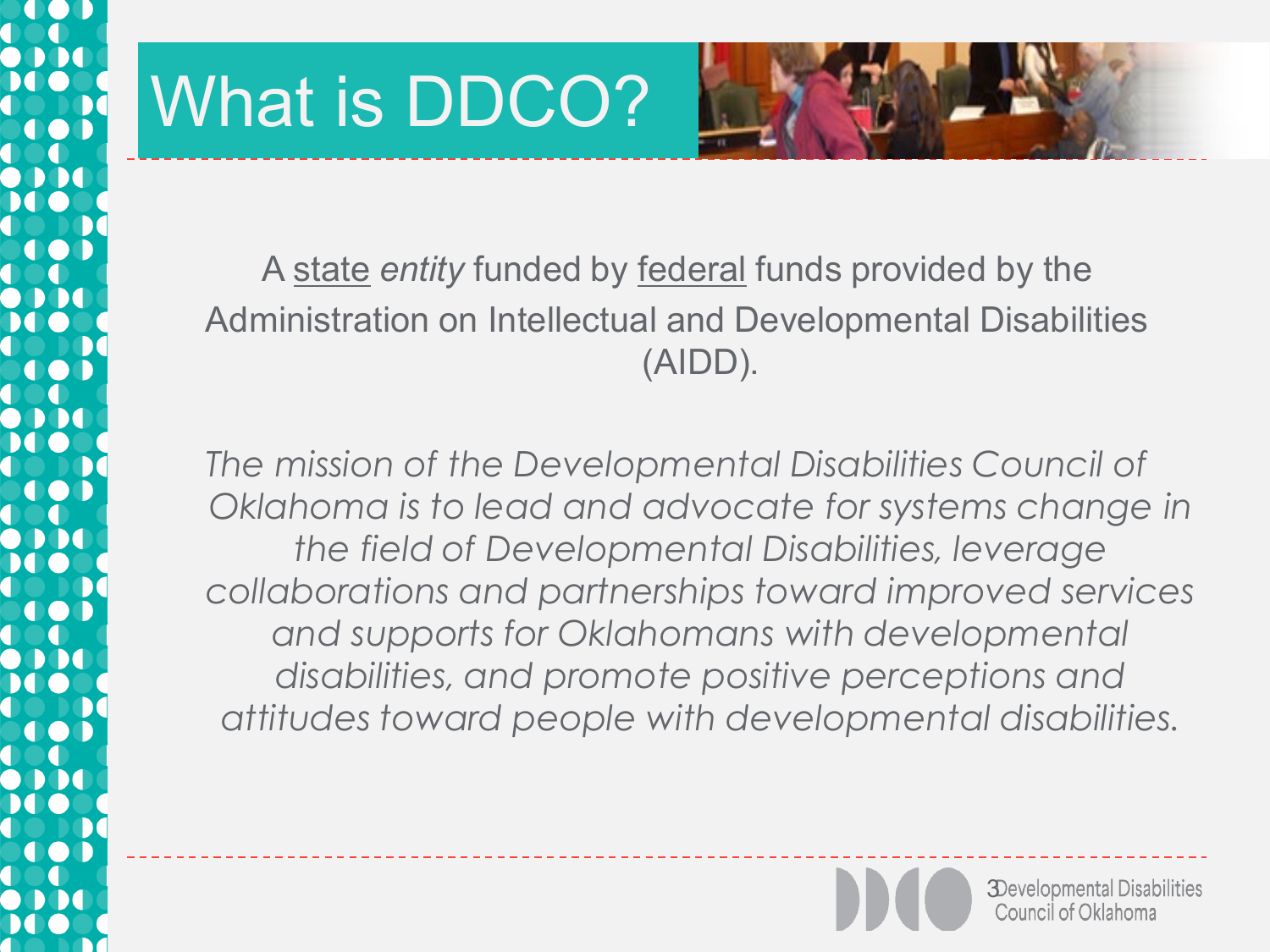# DD Act Purpose



…to assure that individuals with developmental disabilities and their families participate in the design of and have access to needed community services, individualized supports, and other forms of assistance that promote self-determination, independence, productivity, and integration and inclusion in all facets of community life, through culturally competent programs authorized under this title, including specifically—

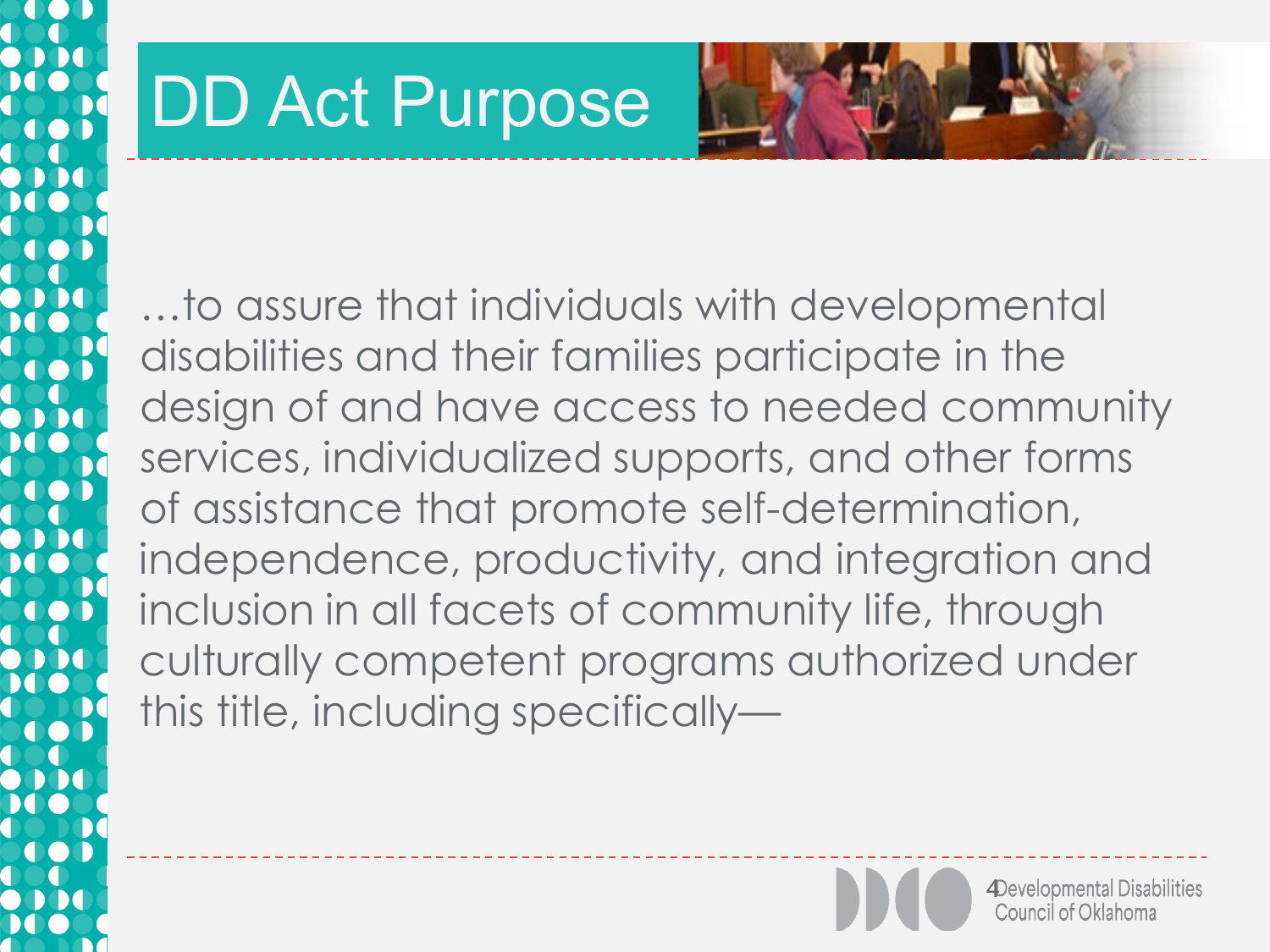

#### **TITLE I – PROGRAMS FOR INDIVIDUALS WITH DEVELOPMENTAL DISABILITIES**

- **State Councils on Developmental Disabilities** in each State to engage in advocacy, capacity building, and systemic change activities
- **Protection and Advocacy Systems** in each State to protect the legal and human rights of individuals with developmental disabilities
- **University Centers for Excellence in Developmental Disabilities Education, Research, and Service** to provide interdisciplinary pre-service preparation and continuing education, provide community services, conduct research, and disseminate information
- **Projects of National Significance** to collect necessary data on issues that are relevant to the lives of individuals with developmental disabilities; technical assistance to entities who engage in activities consistent with the purpose of the Act. and other nationally significant activities



5 Sevelopmental Disabilities<br>Council of Oklahoma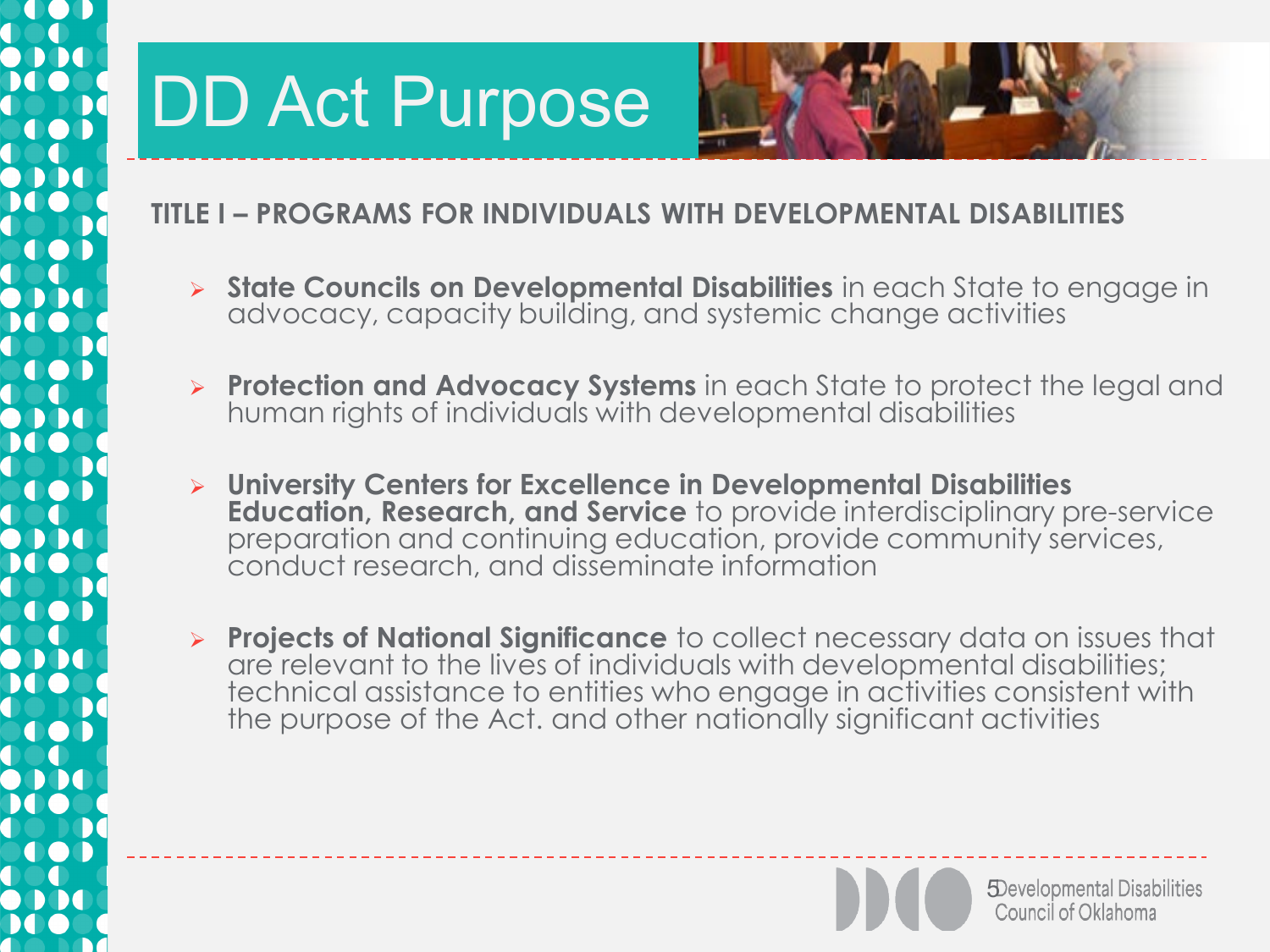

# DD Act Purpose



### TITLE II - FAMILY SUPPORT

### TITLE III - PROGRAM FOR DIRECT SUPPORT **WORKERS**

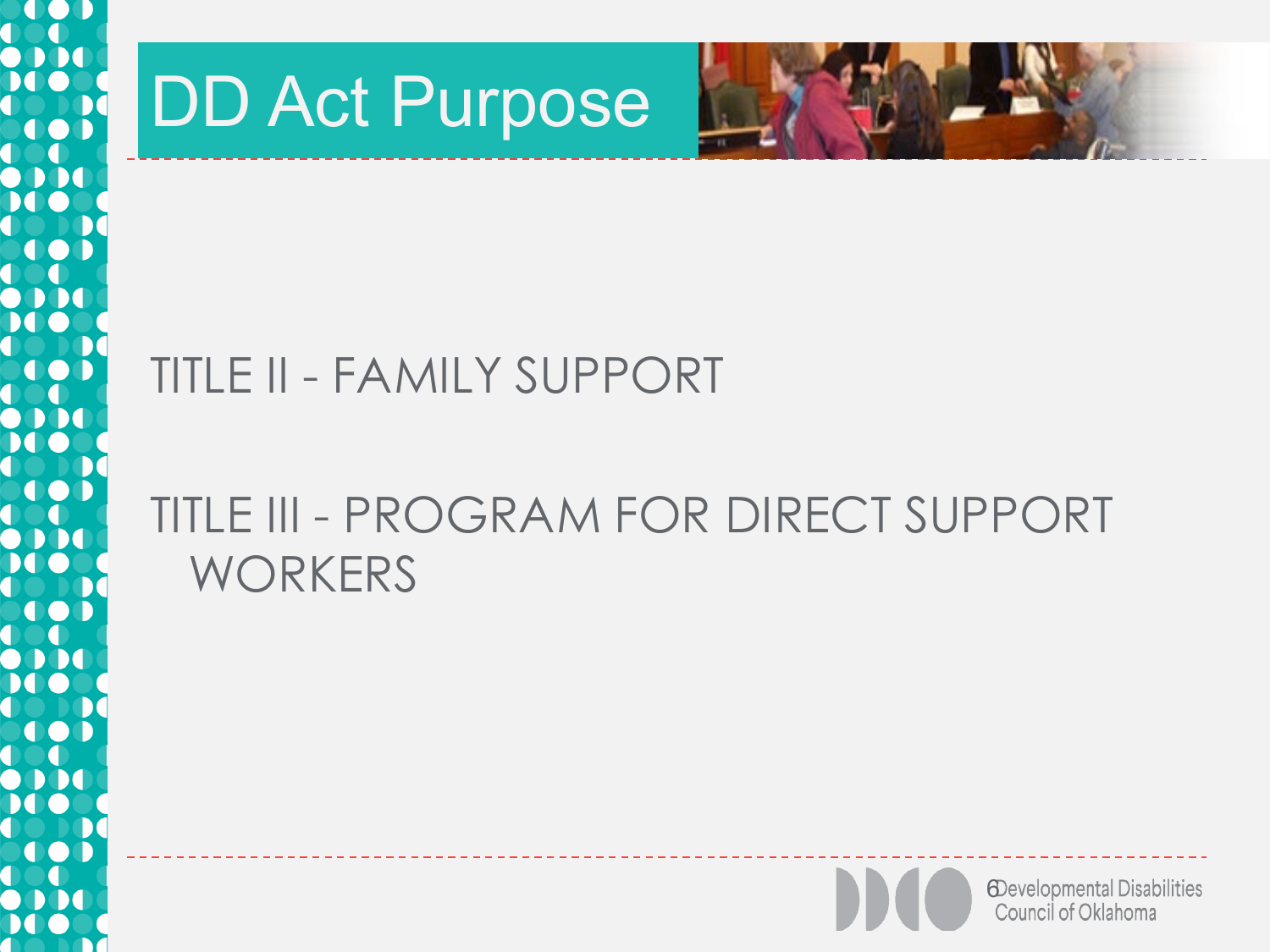

# The Council



The Governor appoints 23 Council members. Federal Law states:

AT LEAST 60% of the members must be:

adults with developmental disabilities

#### **OR**

**Immediate family members of people with** developmental disabilities

1 member must live in or must have lived in an institution in the past, or be an immediate family member of the same



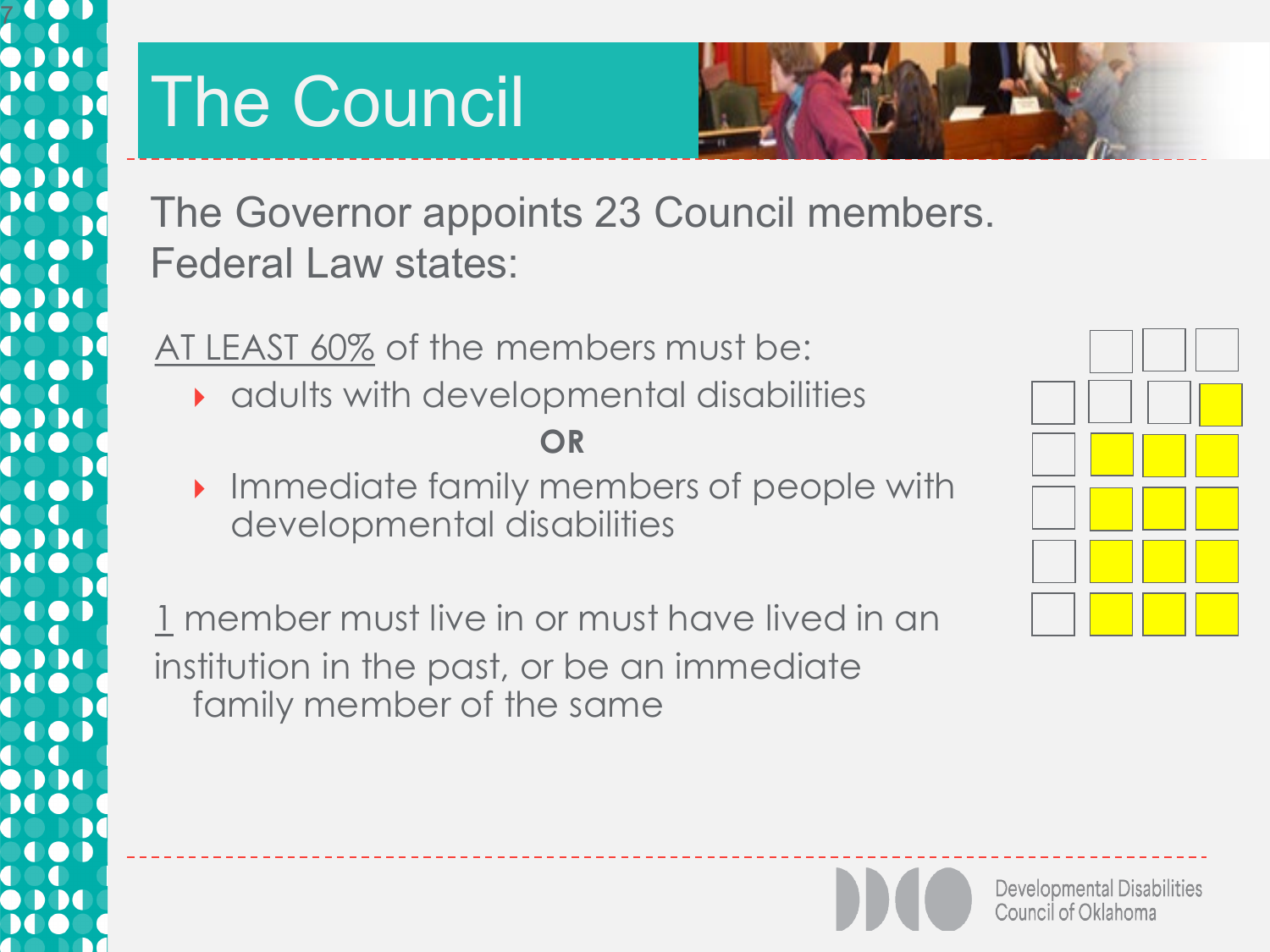

# The Council



At least 1 must represent a local non-governmental organization.

- 2 members represent the other agencies established by the DD Act ("Network Partners")
- Oklahoma Disability Law Center
- The Center for Learning and Leadership at **OUHSC**

### *We refer to this partnership as Redlands Partners.*

| _____ |  |
|-------|--|
|       |  |
|       |  |
|       |  |
|       |  |

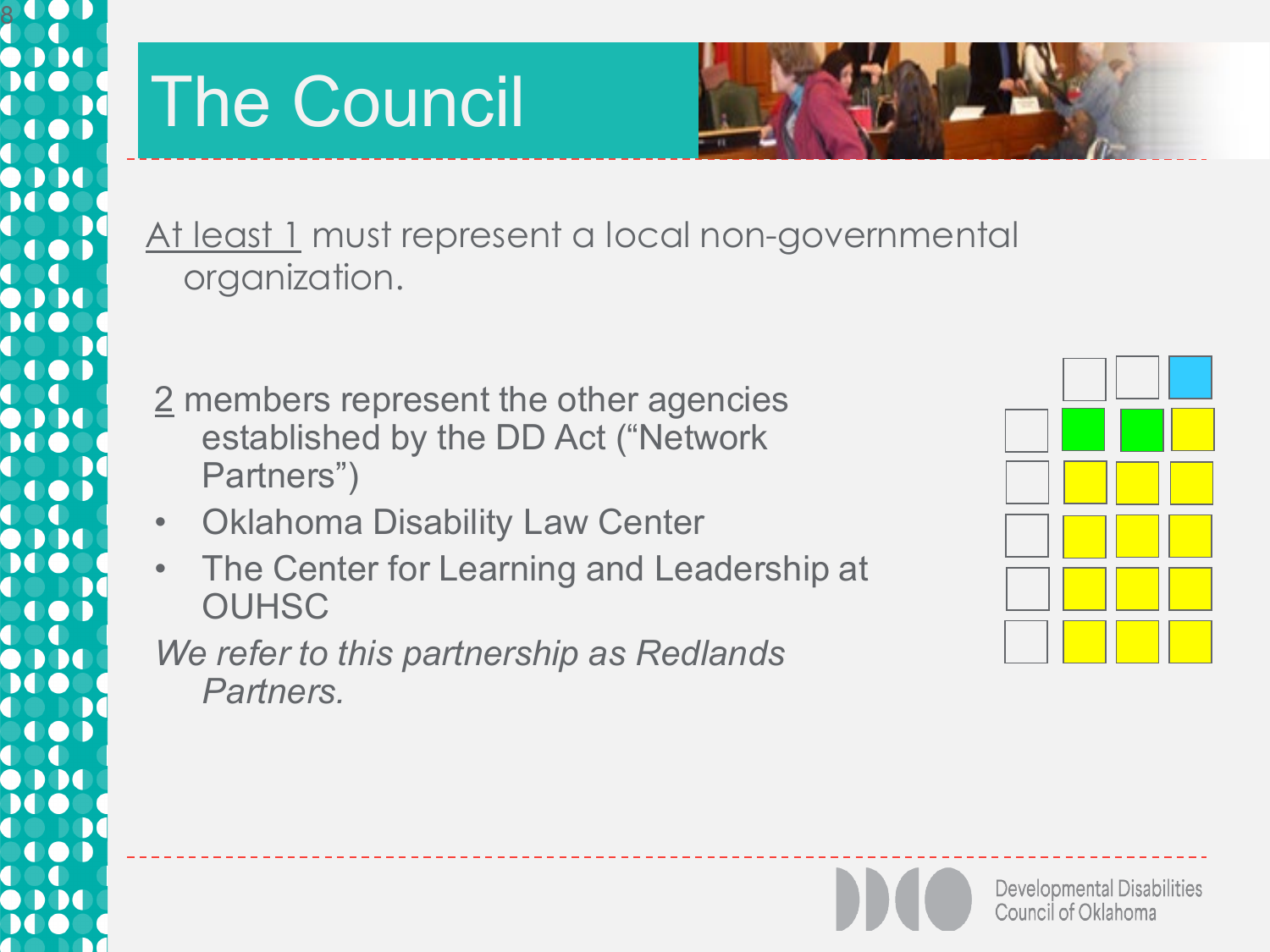

# The Council



The Governor appoints 27 members to the Council. Federal law requires members to include agencies that provide or pay for services:

5 members that represent Oklahoma state agencies:

- Health Department/Maternal and Child Health
- Community Living, Aging and Protective Services
- DHS Developmental Disabilities Services
- Department of Rehabilitation Services
- State Department of Ed / Special Education Services

*Remaining positions may be filled by other interested advocates*



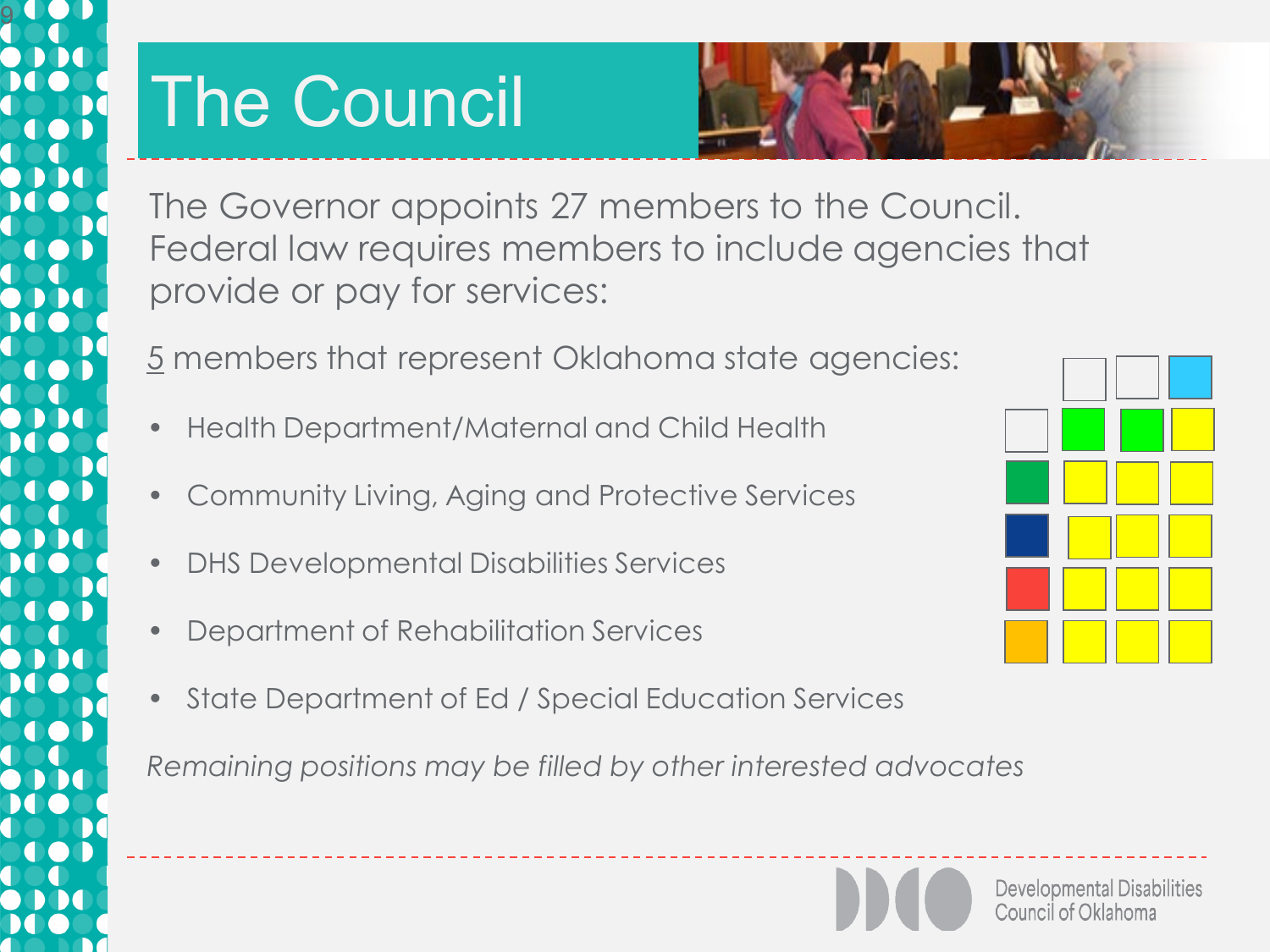

# DDCO does…



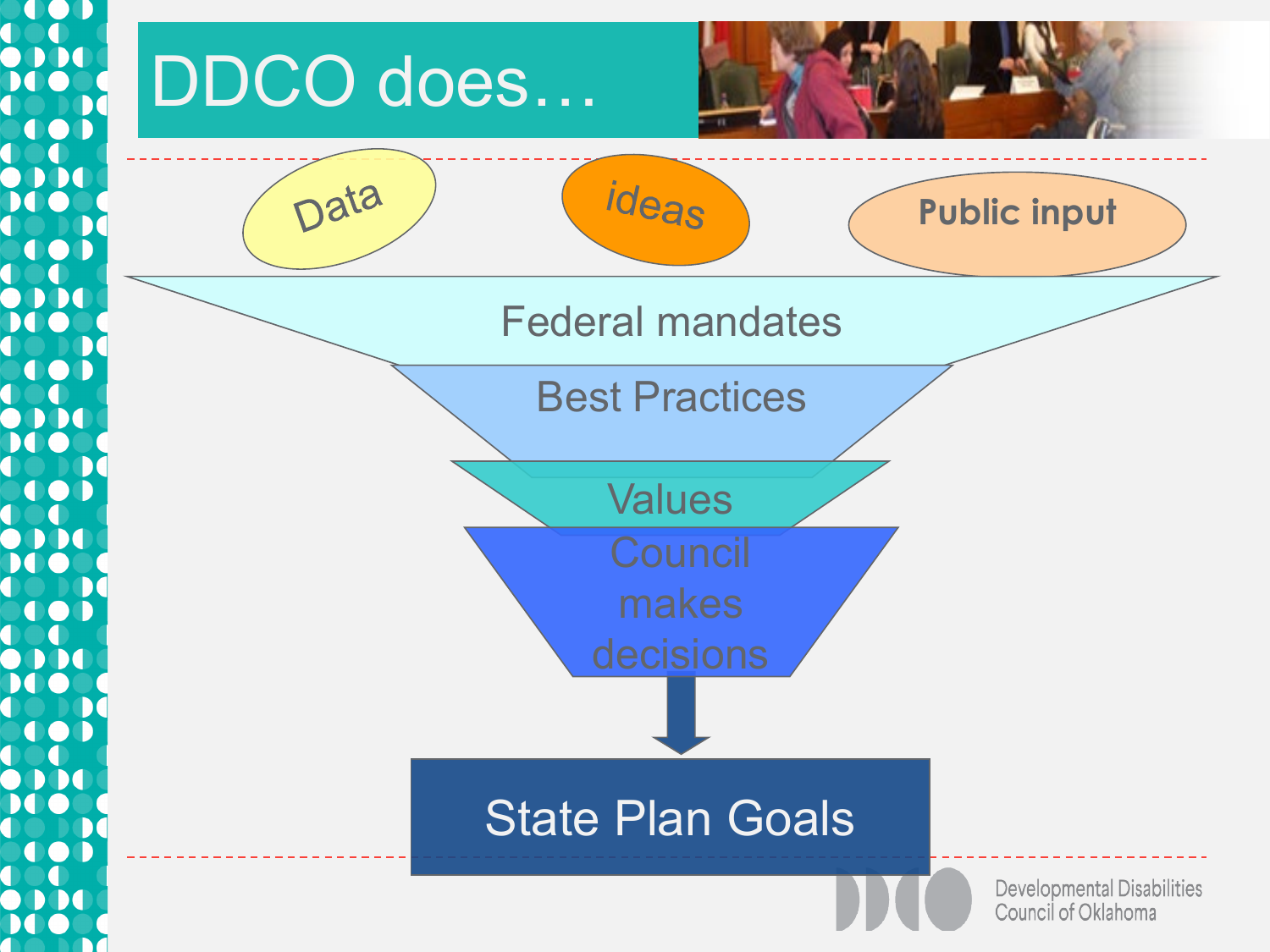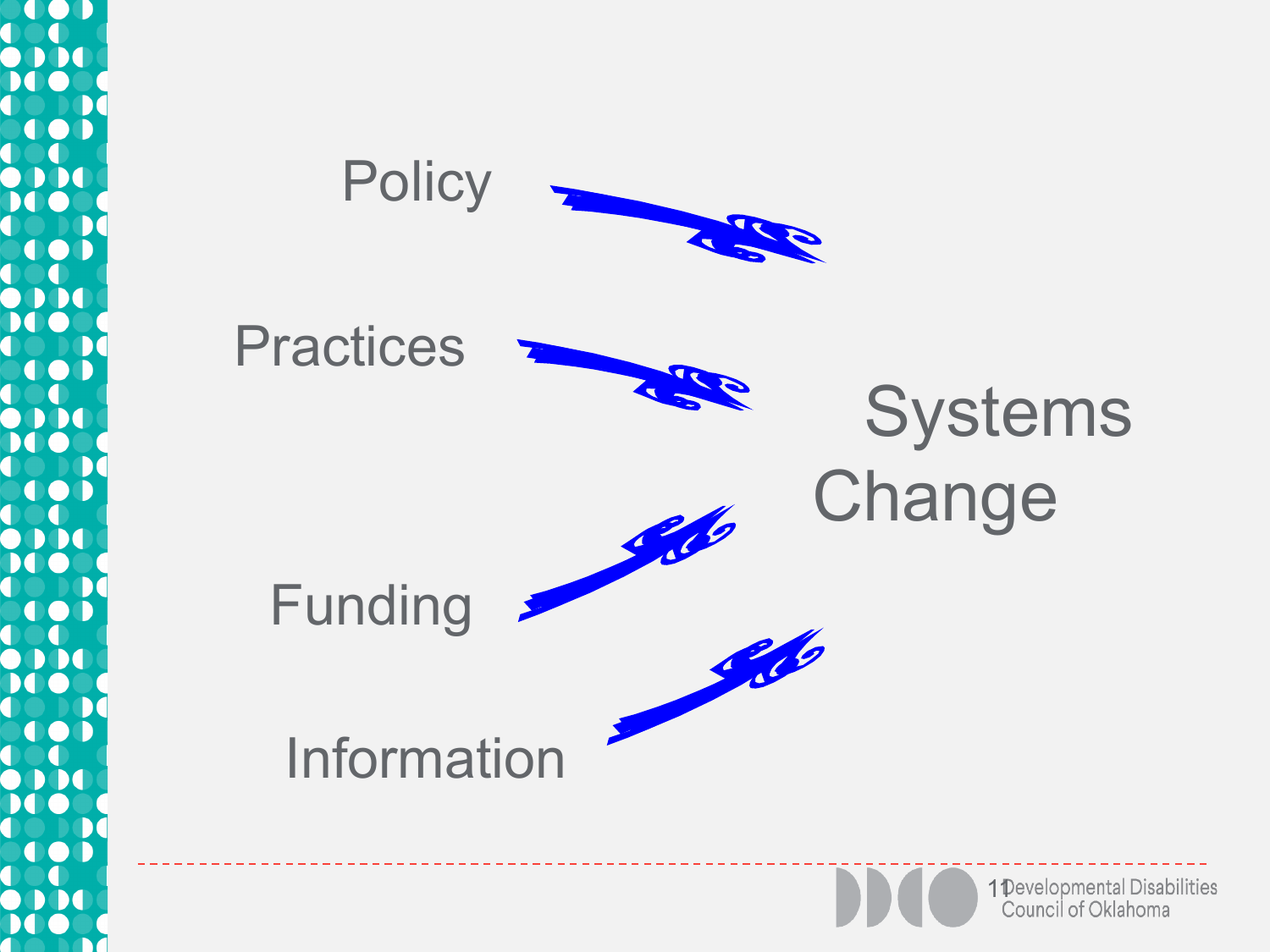### Implementation of Goals

Possible Goal Areas Child Care Community Supports Education & Early Intervention Employment **Health** Housing **Recreation Transportation** Quality Assurance (QA)

Possible means of Implementation Public policy advocacy Coalition building Demonstration project Capacity building Provision of training **Collaboration** Information sharing

**12** velopmental Disabilities<br>Council of Oklahoma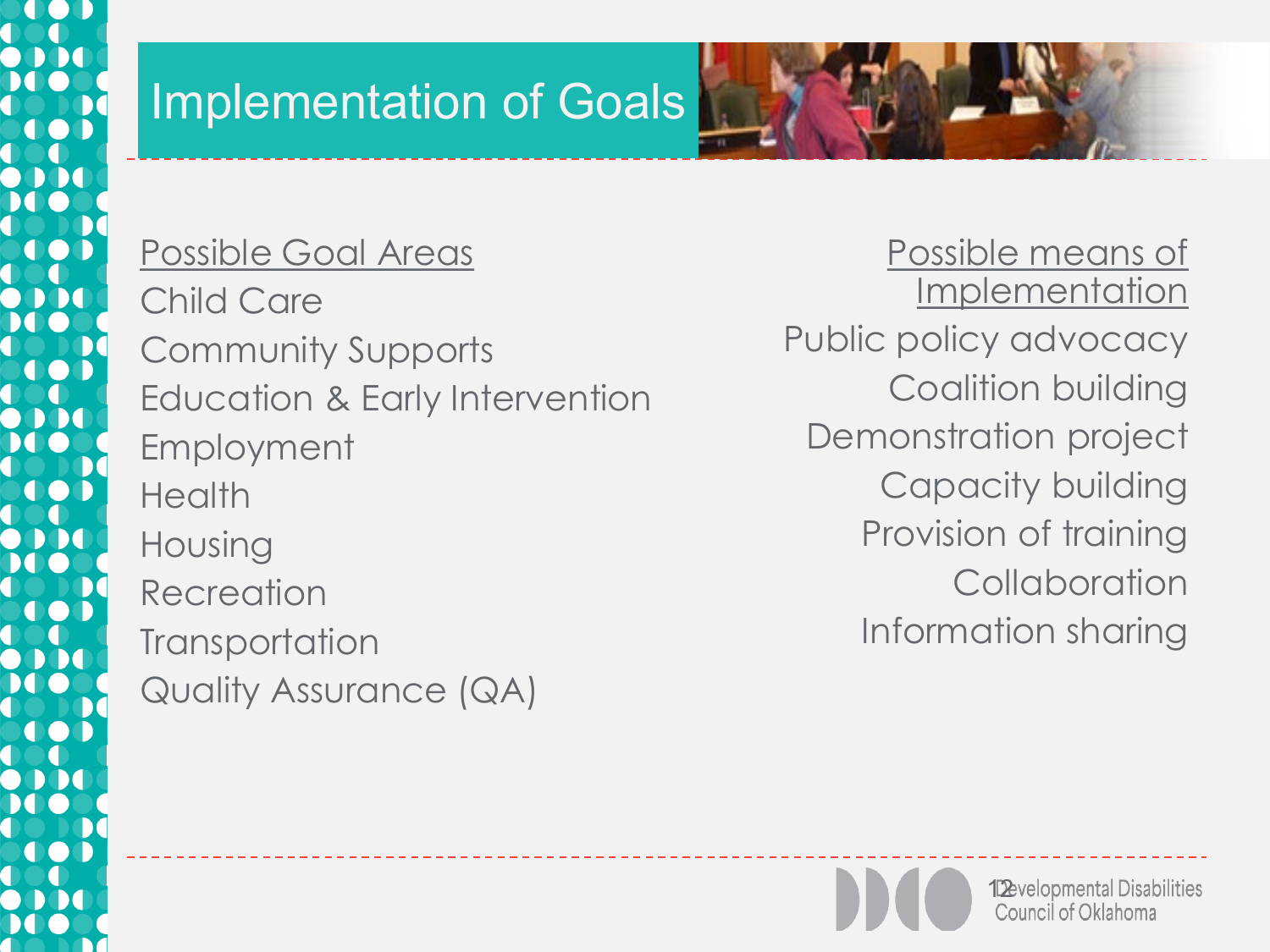### Implementation of Goals

Advocate, Consistent With State Plan Goals:

- provide information and technical assistance to legislators, policymakers, agencies
- offer funds to organizations to support individuals with developmental disabilities and family members to participate on advisory boards, attend conferences
- participate in work-groups, task-forces, and coalitions that affect policy-making at the state level
- fund leadership and advocacy training

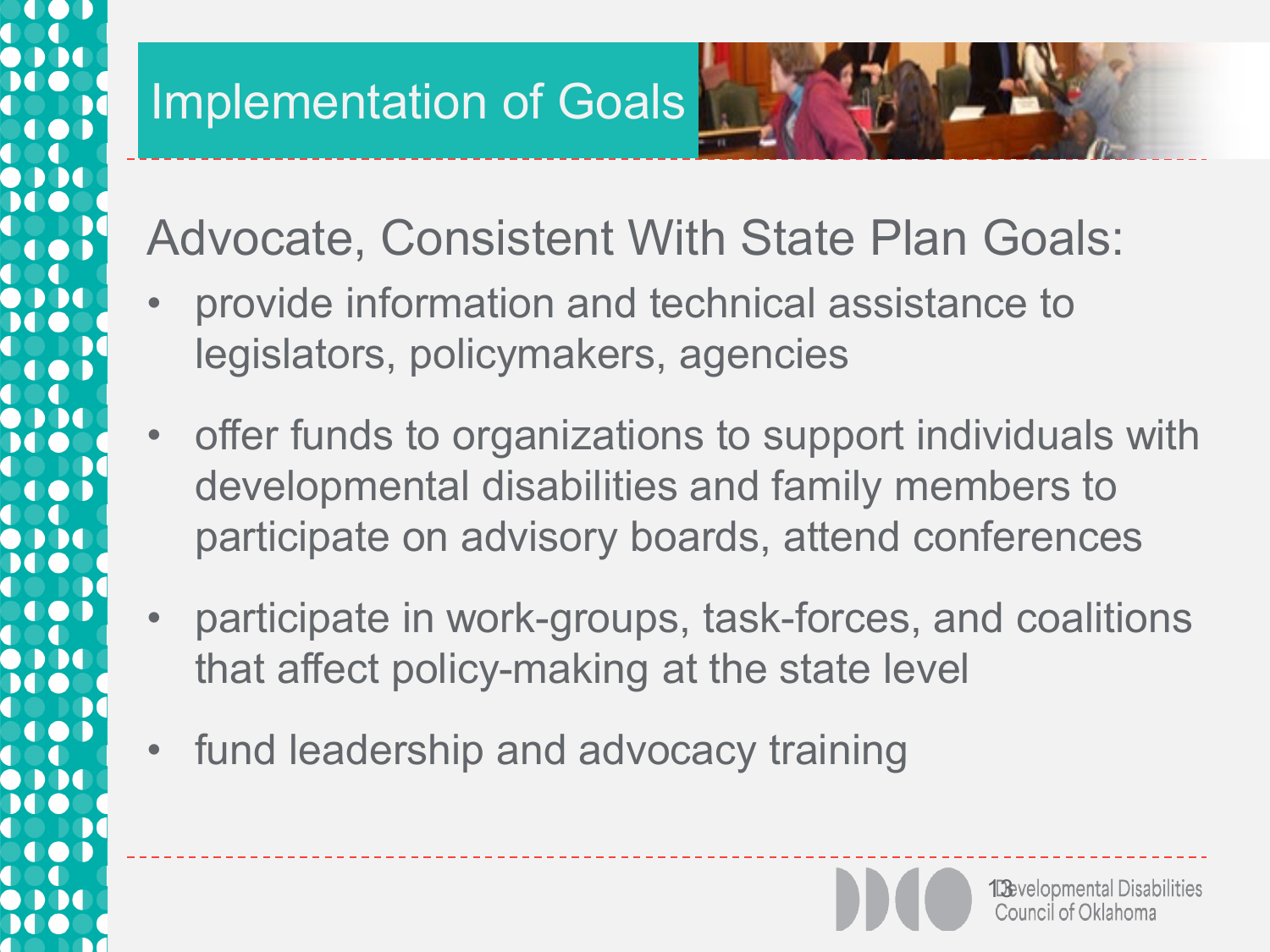### What does DDCO do?



Fund Projects to Implement Specific Goals:

- **Projects that demonstrate new approaches to** service provision (pilot projects)
- **Initial development of innovative programs (seed** money)
- **EXEC** Activities to change existing systems
- **Training**
- Dissemination of information

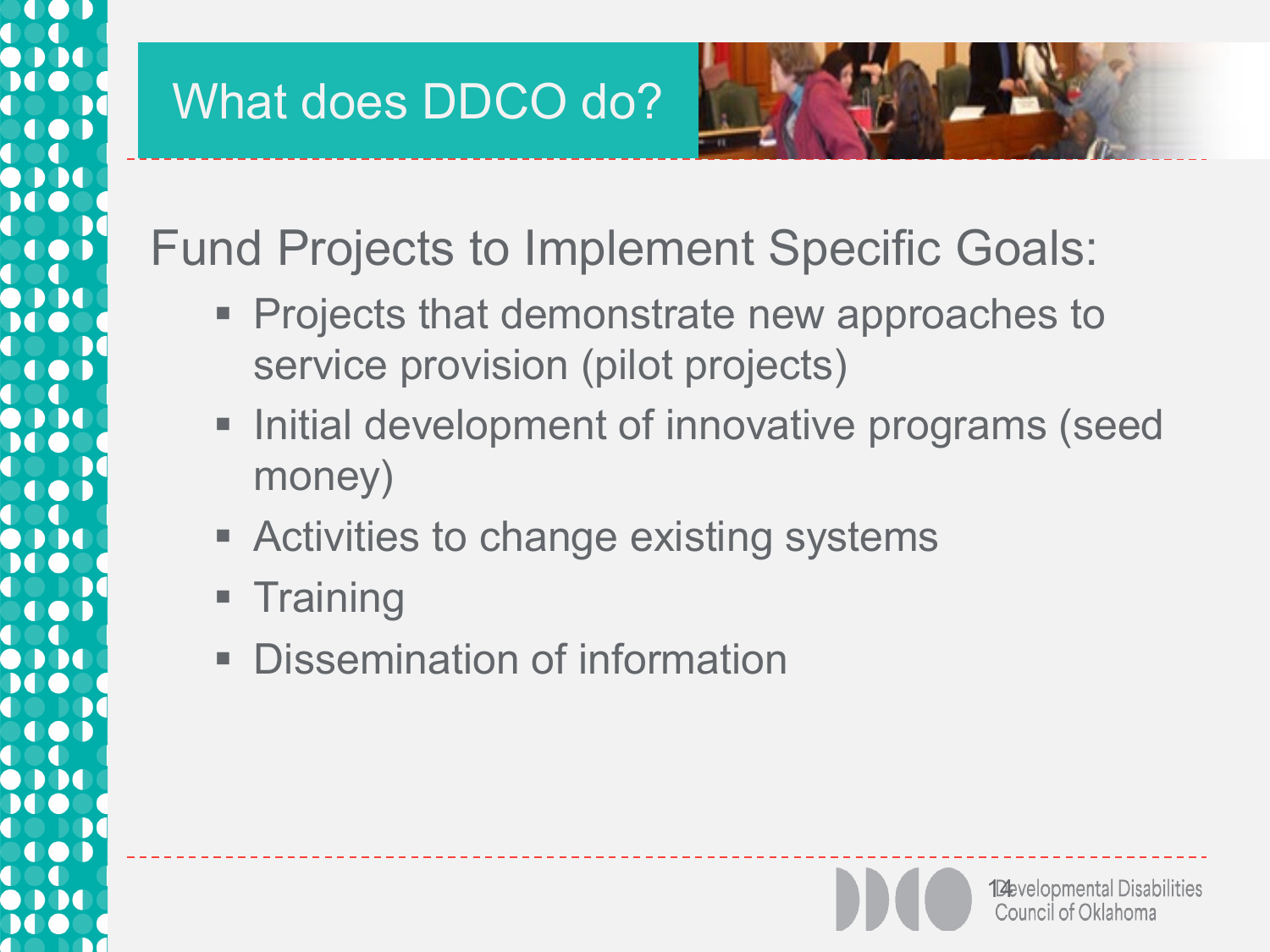What does DDCO do?



## *DDCO DOES NOT PROVIDE NOR FUND DIRECT SERVICES.*

DDCO can fund grants to provide some types of training or to demonstrate new approaches, but DOES NOT fund or direct services to people as a primary goal of a project.

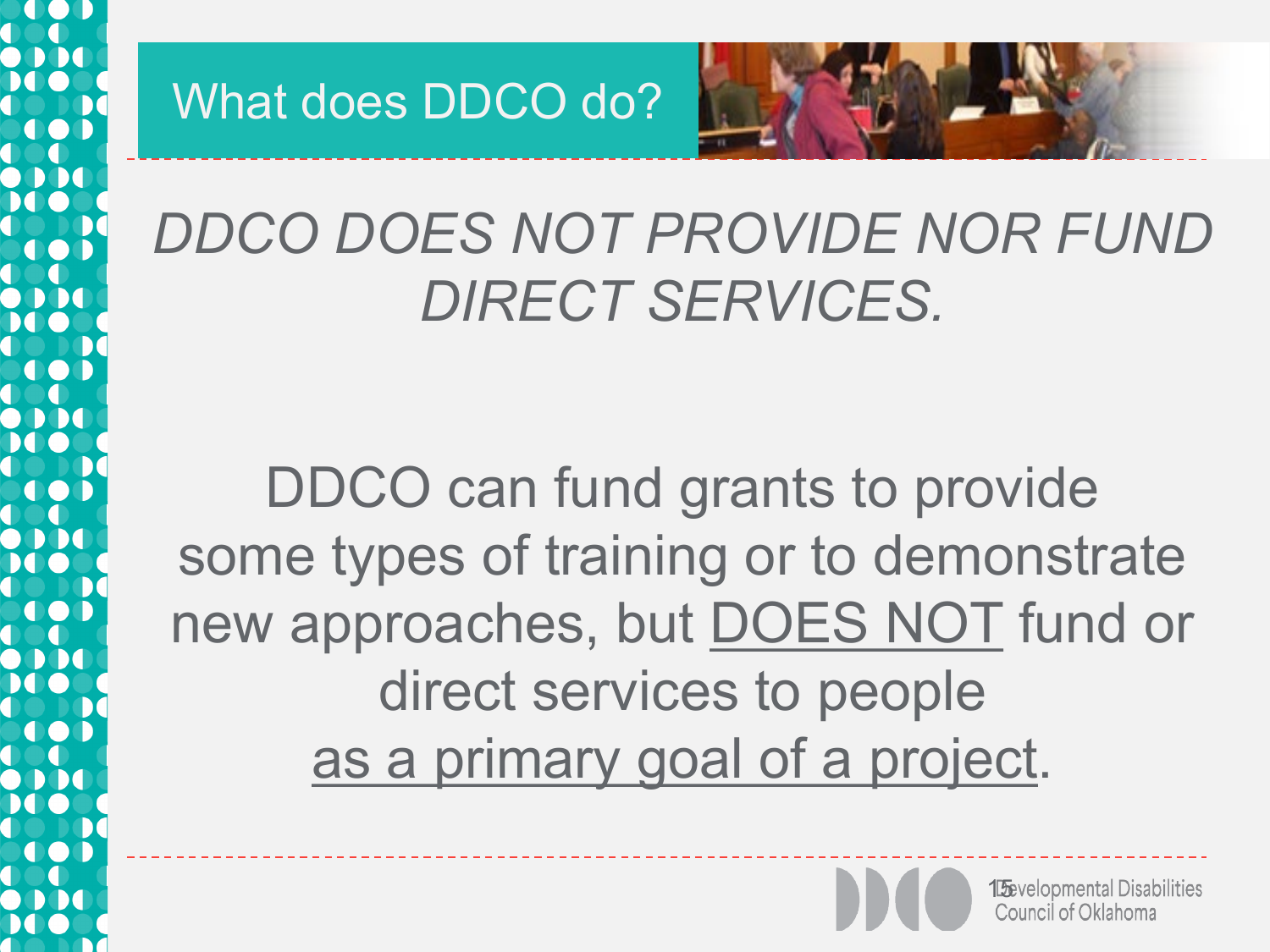### Developmental Disabilities Council of Oklahoma

#### **Executive Committee**

- Develops/monitors Memorandum of Understanding (MOU), policies and procedures
- Supervises and evaluates Executive Director
- Approves smaller grant awards
- Acts for full Council on emergency matters

#### Advocacy, Training and Outreach Committee

- **•** Oversees implementation and evaluation of all "inhouse" Council activities
- Coordinates public policy advocacy activities of the **Council**
- Oversees Council "outreach" work, such as, brochures and website

#### State Plan **Committee**

- **Develops State Plan and** oversees implementation, monitoring and evaluation of all activities listed in the plan
- **•** Oversees planning of new activities and recommends new contracts to the full Council
- **Review grantee activities** and accomplishments

#### Nominating Committee Finance Committee

 Slates officers and committee assignments

 Prepares and monitors budget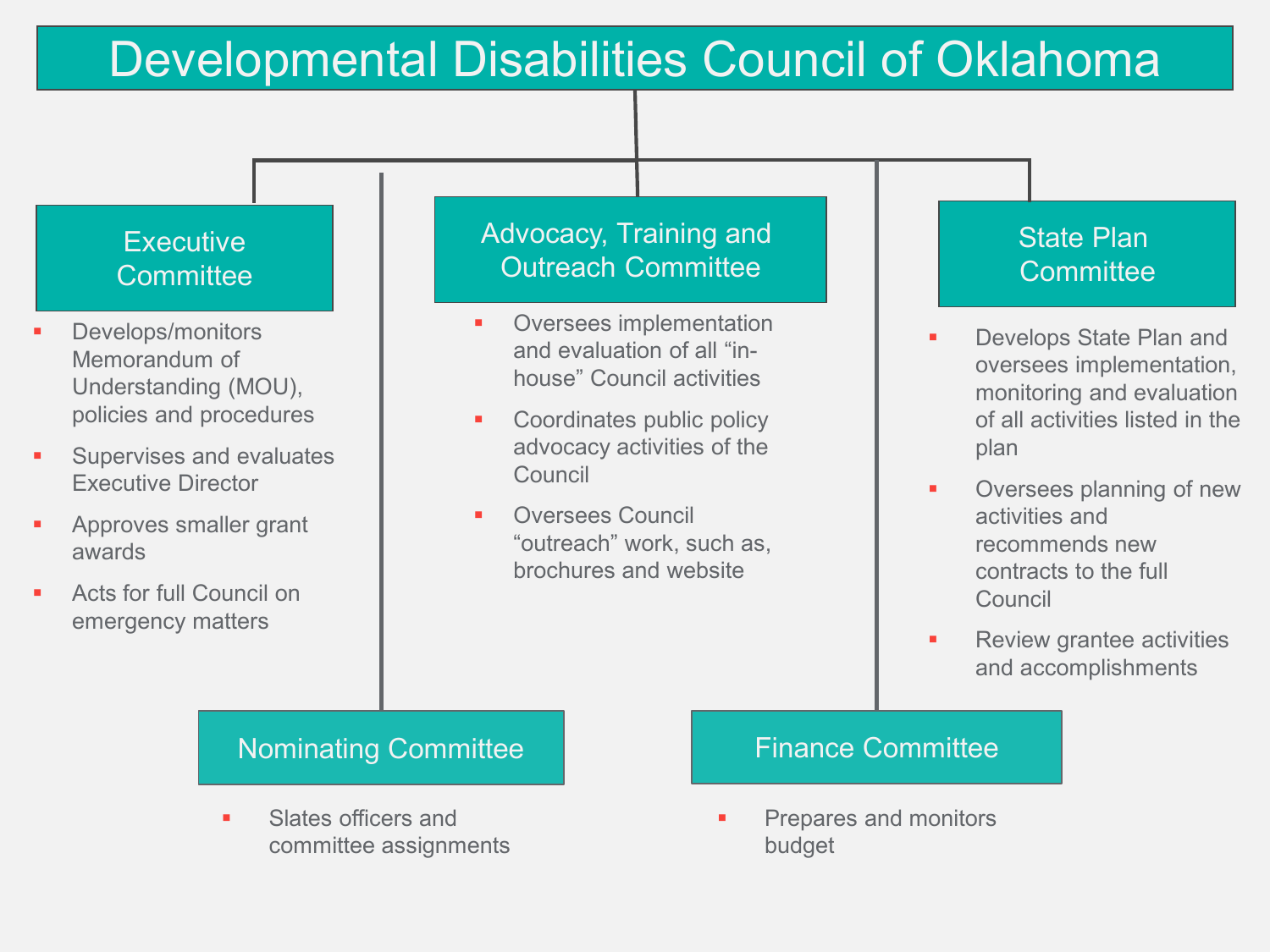### DDCO State Plan



## **5-year strategic State Plan**

- Developed through data driven strategic planning
- **> For advocacy, capacity building, and systemic** change
- **EXE** Related to the areas of emphasis to be undertaken by the Council, that are derived from the unmet needs of individuals with developmental disabilities and their families

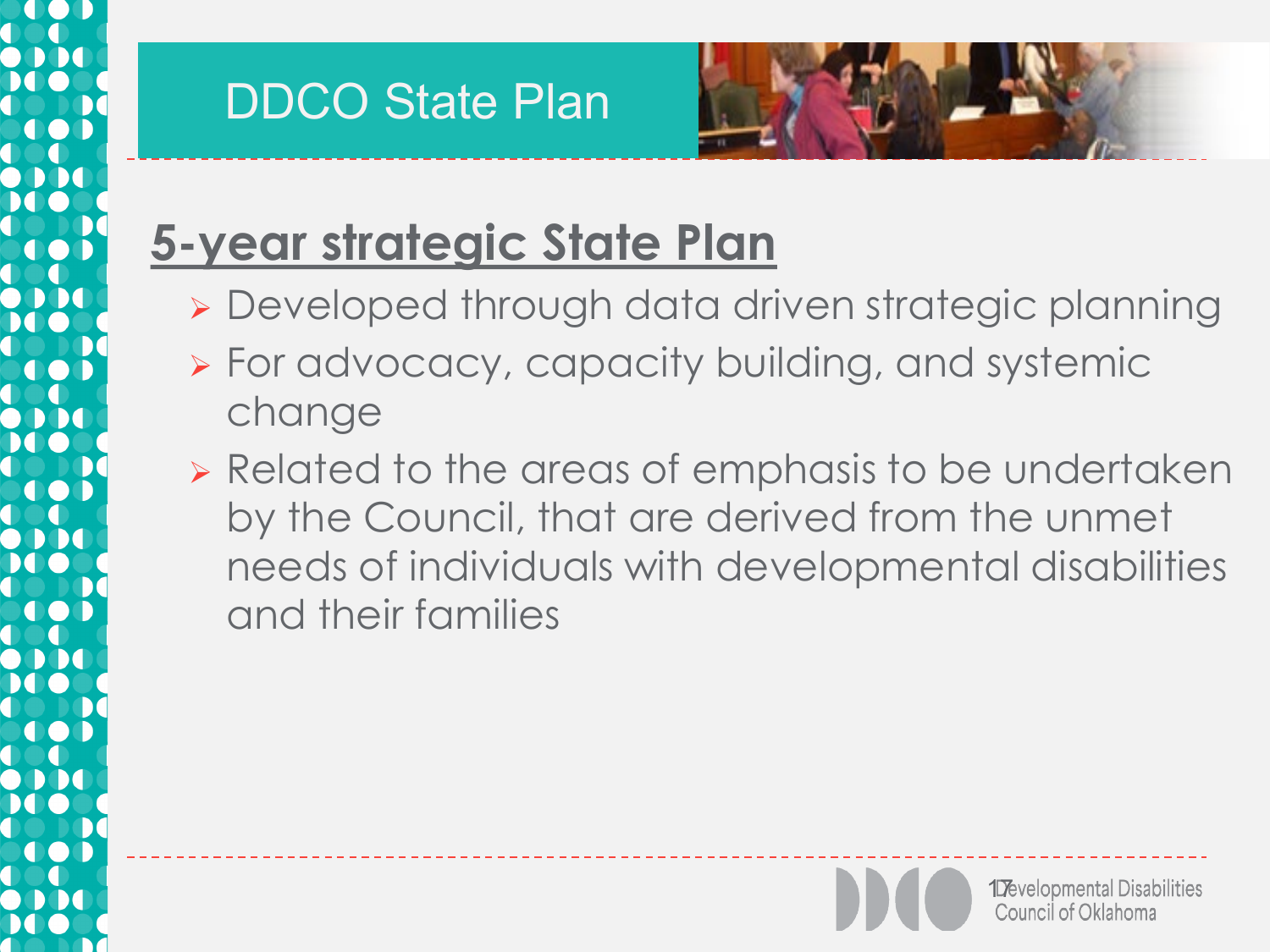### DDCO State Plan



## **Examples of Past/Present Council Activities**

- **Project PEAK**
- **Oklahoma Assistive Technology Center**
- Dreamnight at the Zoo
- Youth Leadership Forum
- **Partners in Policymaking**
- **Keeping Families Together**
- **Sooner SUCCESS**
- Sibshops
- Governor's Conference on Developmental **Disabilities**

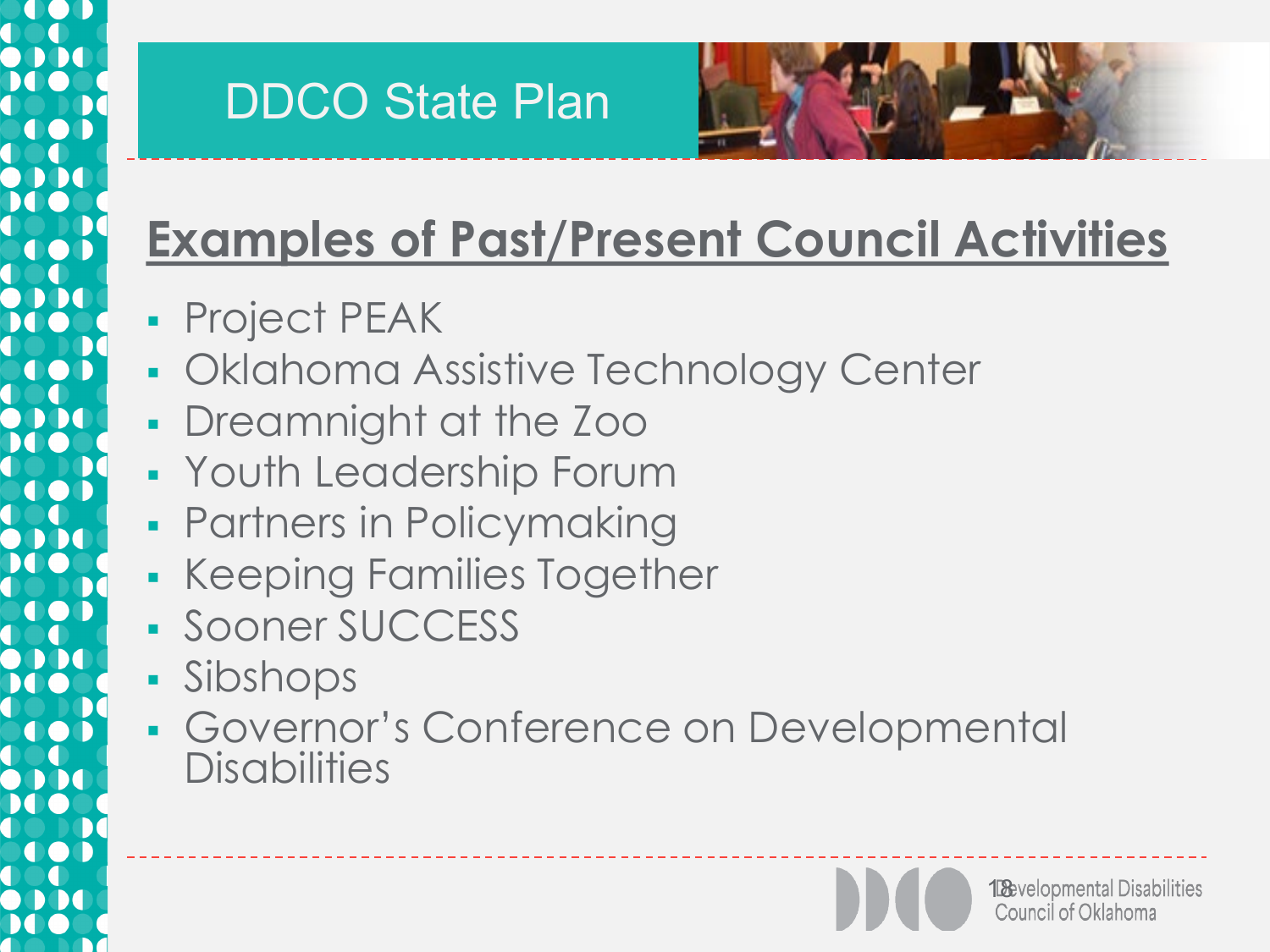### **Designated State Agency**

- **Designated by the Governor**
- Receive, account for and disperse funds consistent with the Council's State Plan
- **Other responsibilities as requested by and** negotiated with the Council
- **DHS was designated to be the DSA for DDCO** since its inception
- The Council maintains a Memorandum of Understanding with DHS

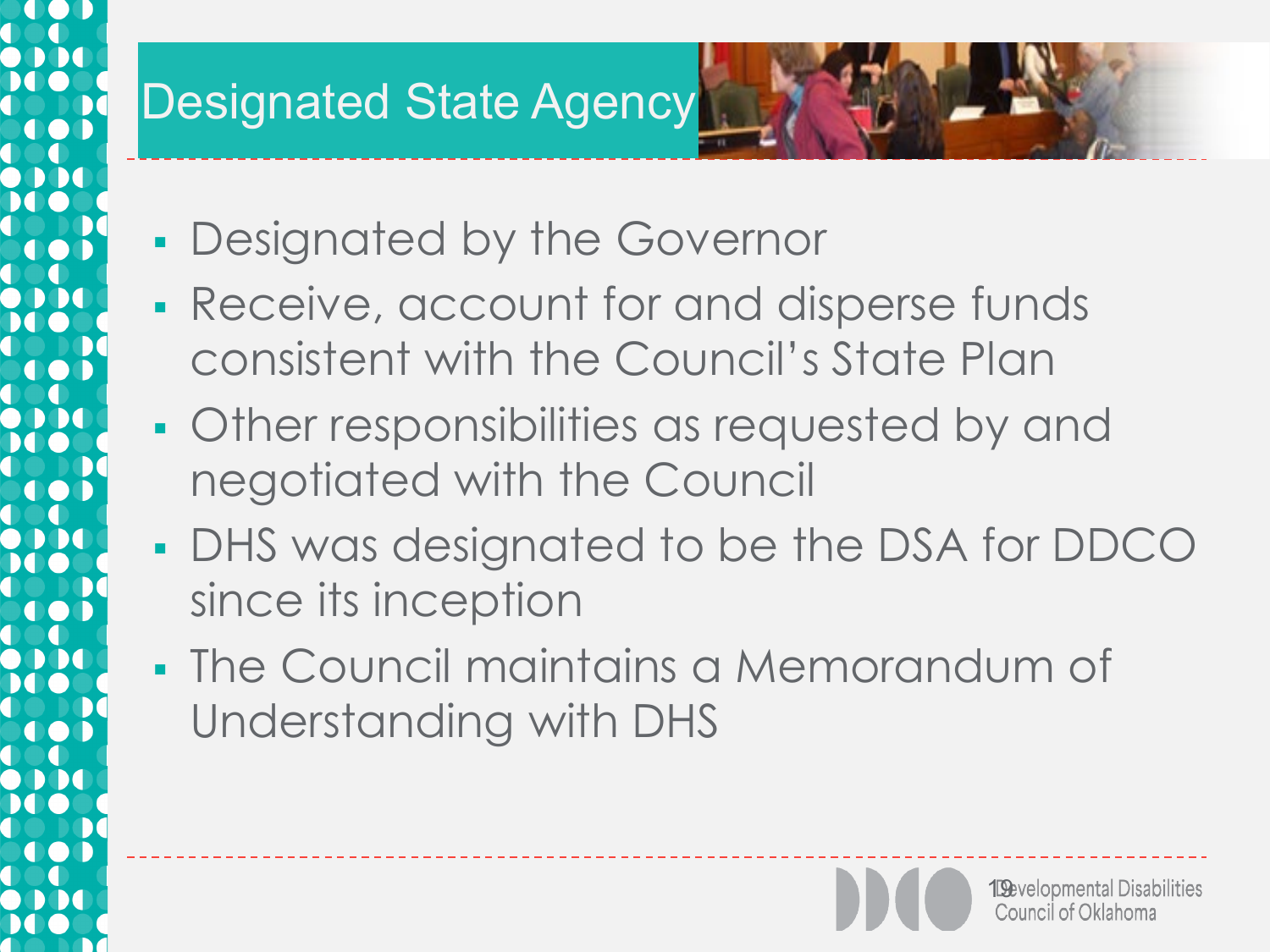### Executive Order & Bylaws



- Governor designates Chair
- Members may serve up to 8 years
- Members receive actual travel expenses
- Members must receive training before serving as member.
- Carryout responsibilities of DD Act
- Adopt Rules in implement Council duties

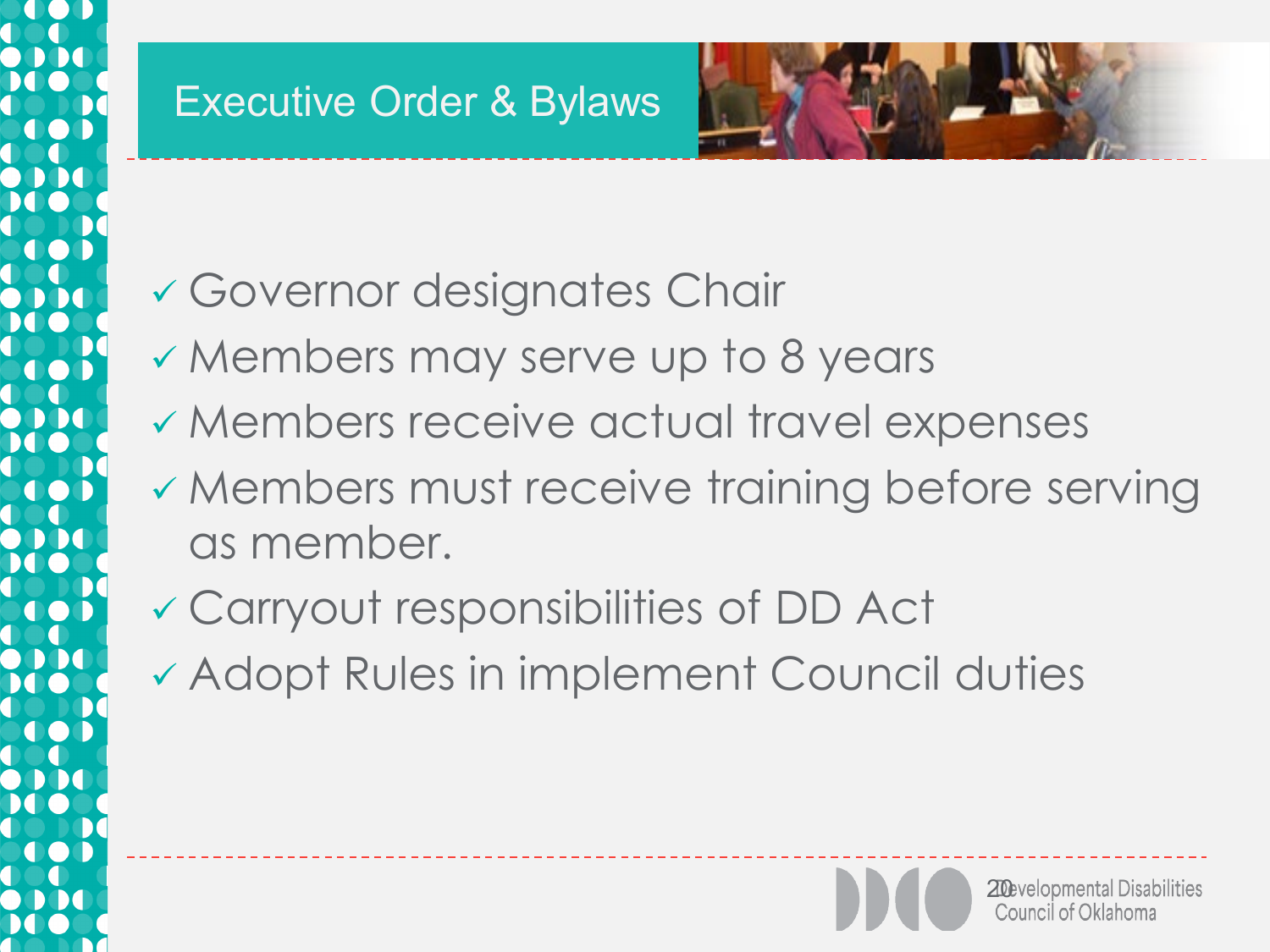### Executive Order & Bylaws



- Develop policies and procedures to separate policymaking role of Council and management responsibilities of Executive **Director**
- Approve and execute budgets
- Council may write and approve contracts for approved activities

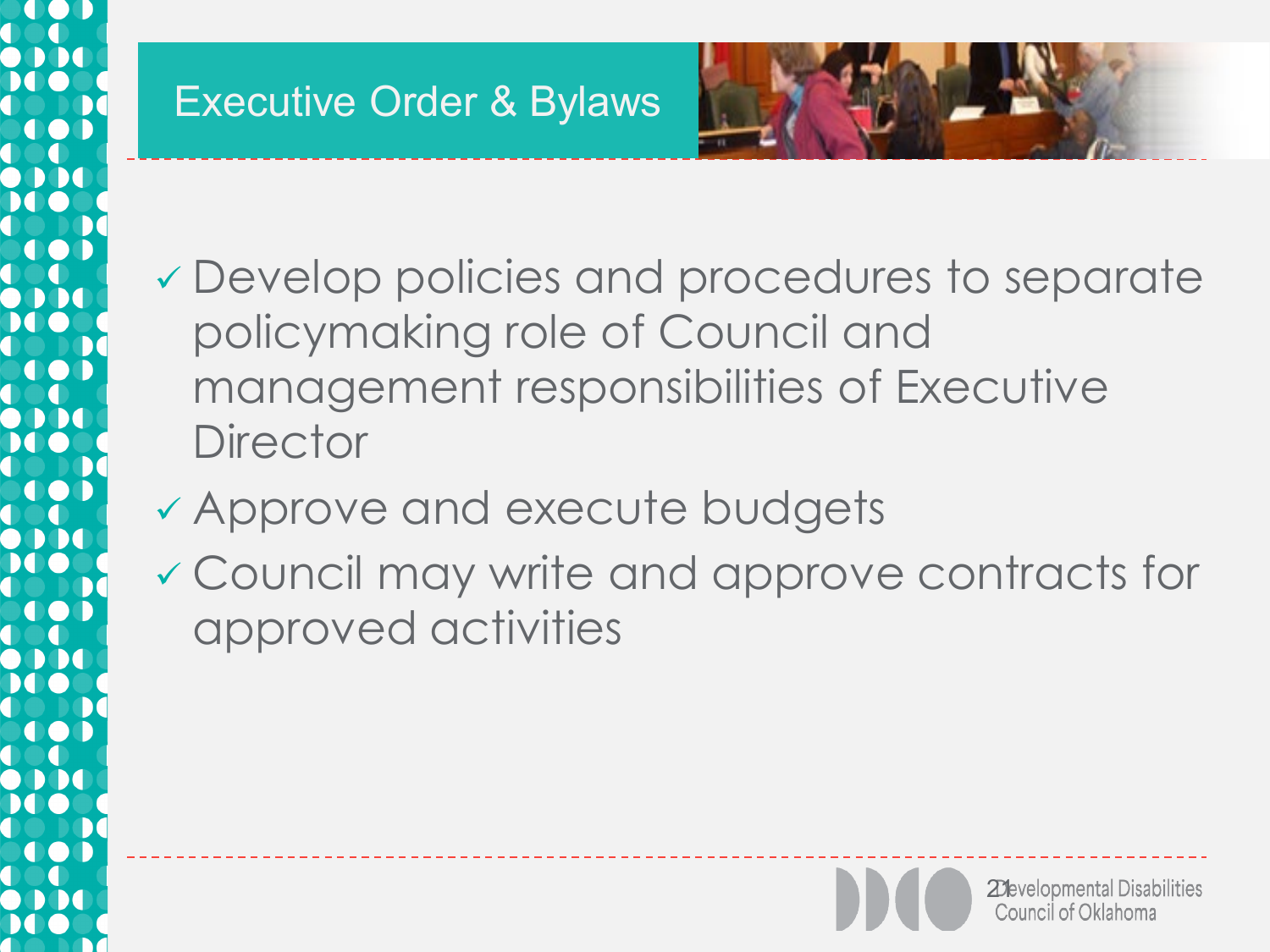

F

### Member Responsibilities



- **Attend Quarterly meetings**
- Active participation
- **Discussions/work between meetings occasionally**
- Represent issues in the lives of individuals with developmental disabilities in Oklahoma
- Be Good Listeners
- Represent DDCO Positions When Asked and Approved
- Agency Representatives are expected to represent policies and positions of their agency

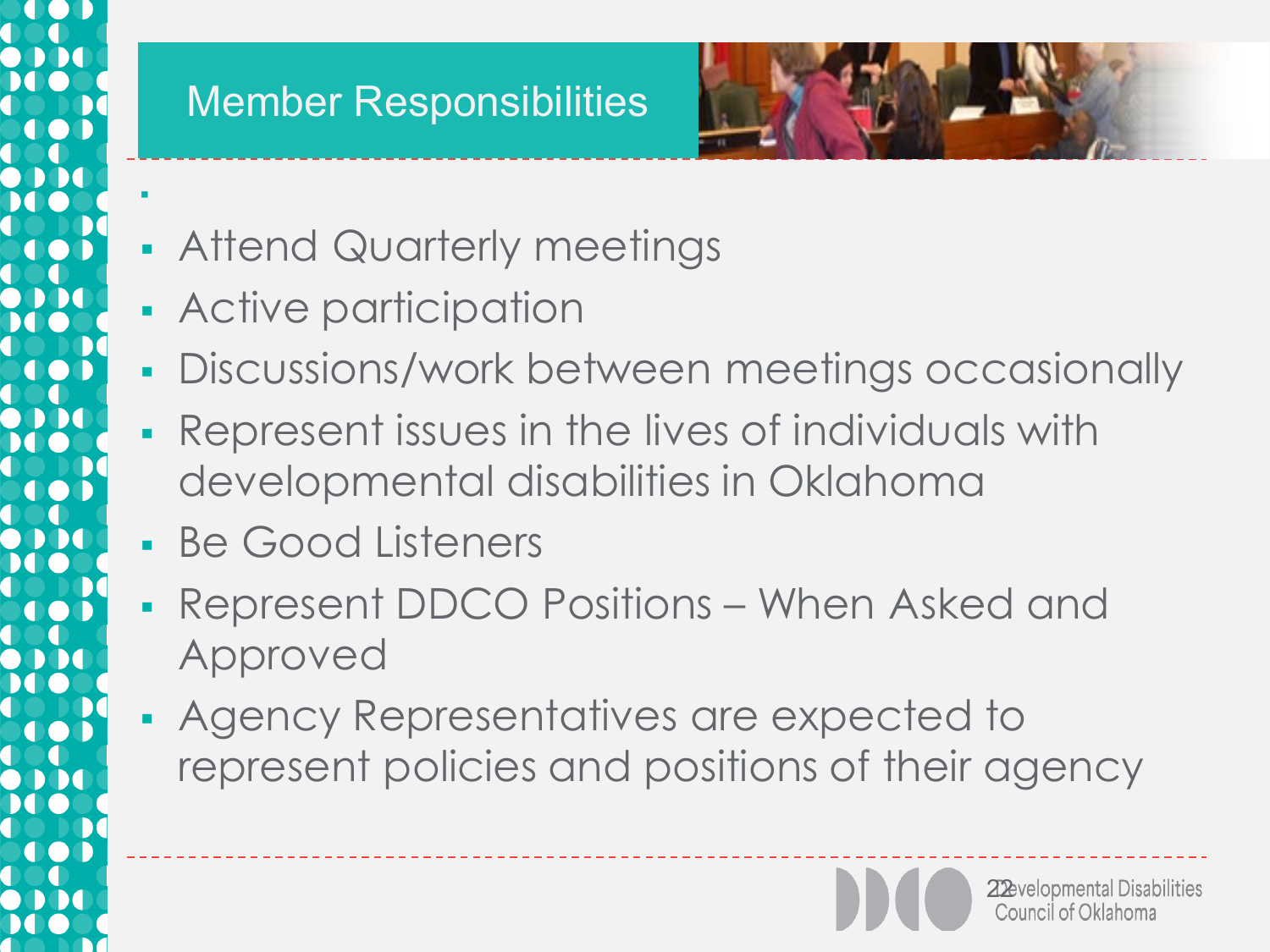

۹

### Member Responsibilities



- **Some Cautions**
- Members do not have any better access to services
- **Members do not directly supervise or guide** grant projects
- Members do not have "local responsibilities"